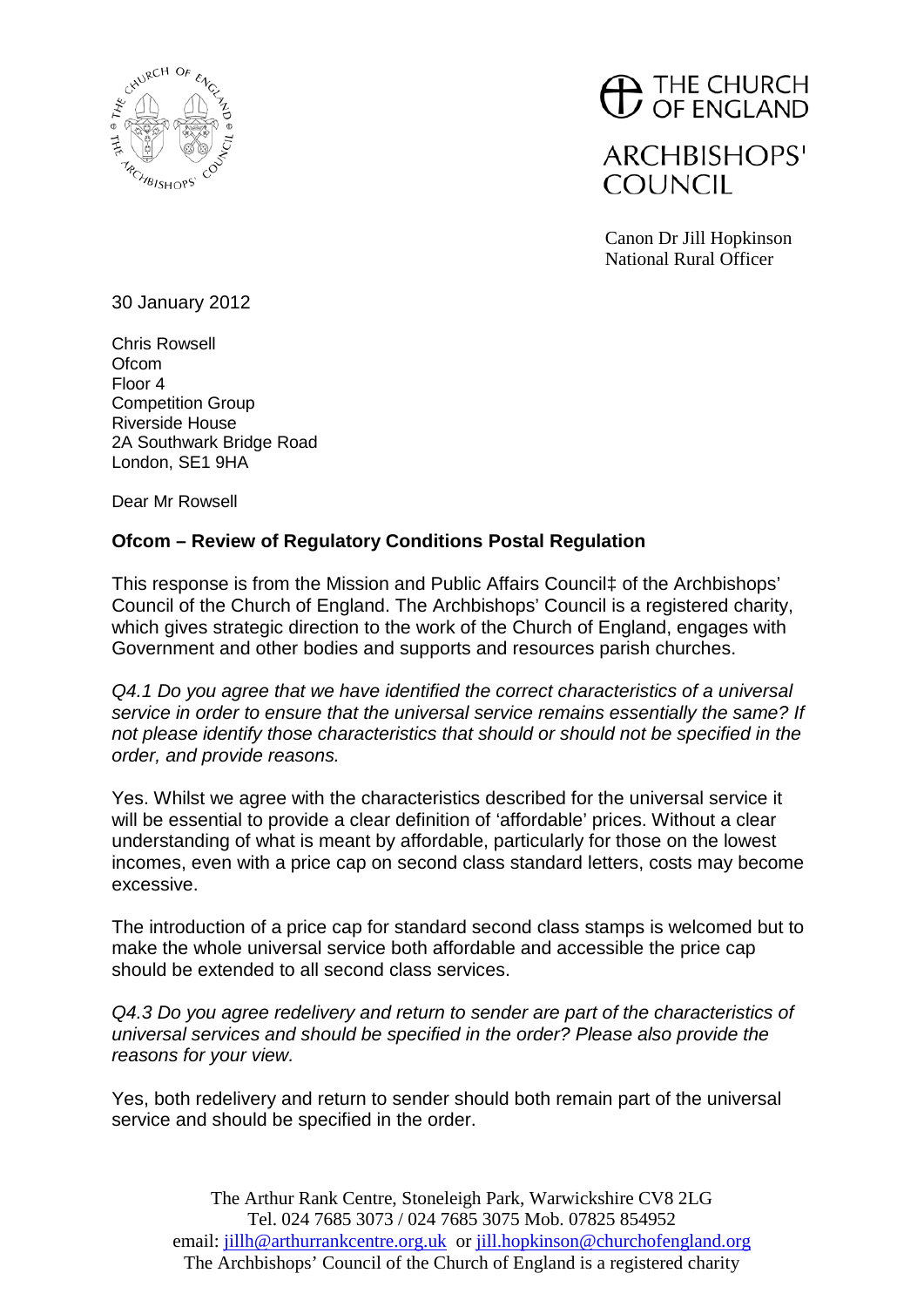(1) Redelivery. This is an essential part of the universal service and is important for many people, particularly for the many millions of households who are out at work or in full-time education for most of the day. Redelivery of items or the ability to make use of the caller's service are an essential way of receiving post. Only requiring a single attempt at delivery without additional charge or under very rigid conditions would cause a great deal of inconvenience for a great many people and not least for Royal Mail itself. We urge that both redelivery and caller's service are retained as part of the universal provision.

(2) Return to sender. This service should continue to remain free of charge to householders and businesses receiving incorrectly addressed mail, particularly where it is unsolicited mail. In addition items that are not delivered but correctly addressed should also be returned to sender free of charge.

## *Q4.4: Do you agree return to sender should not continue to be required to be provided free of charge? If not please provide your reasons.*

Return to sender should remain free for those receiving incorrectly addressed mail or items that are not delivered but correctly addressed. This should not be an optional additional service to be charged for at posting as only those who could afford it would use it, and there is a danger of Royal Mail accumulating a large number of undelivered / returned letters and parcels that ultimately would need to be disposed of.

*Q4.5 Do you think the notification period for changes to the list of services provided as part of the universal service should be one month, or three months?*

The notification period should be three months to allow sufficient time to respond to or challenge the changes.

*Q5.1 Do you agree with a proposed condition to require Royal Mail to provide a universal postal service in line with specified characteristics, which requires them to meet specified standards; requires the provision of access points to particular criteria and which will now also require them to publish a list of universal service products, and to notify us and customers of any changes to that list? If not, please explain why.*

Yes. It is important that the universal service is provided against specified characteristics that are measurable and that are monitored regularly. It is only with careful monitoring and reporting that an assessment can be made of whether to change aspects of the universal service or the provision of access points.

*Q5.4 Do you agree with our proposal to reduce the notice period for price and nonprice changes to universal services to one month? If not, please provide evidence to support your view.*

The reasons for doing this are clear and understandable but it would be potentially confusing to have two different notice periods relating to changes to the universal service provision.

*Q8.1 Do you agree with our proposed drafting for the Second Class price cap DUSP Condition? If not, please provide your reasons.*

It is extremely concerning that the proposed price cap formula immediately raises the price of a standard second class stamp from its current more affordable price of 36p, to almost the current price of a standard first class stamp. This represents a